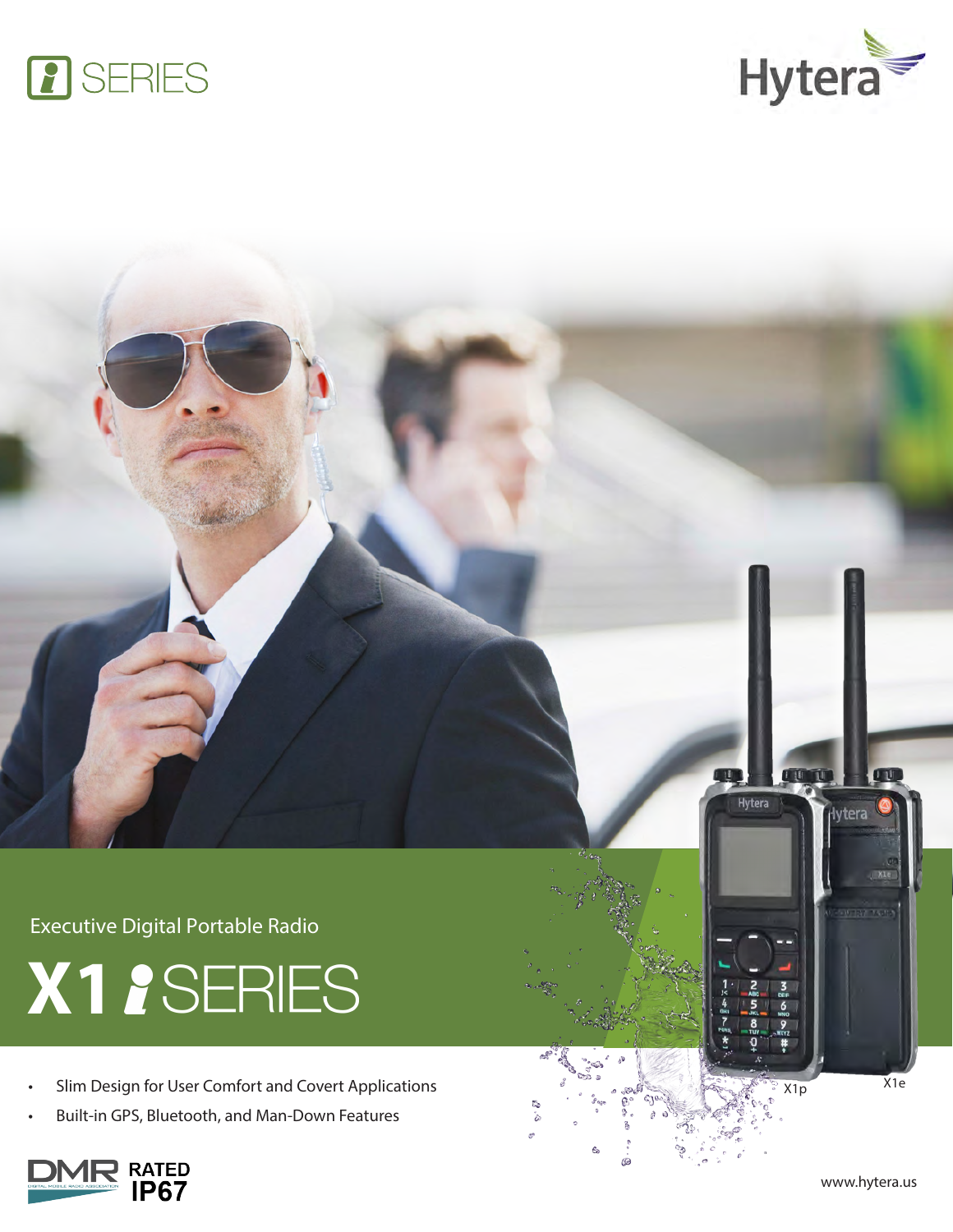



The X1i Series is built to the DMR Standard and is rich in features for both voice and data communication. The design is approved to rigorous IP67 and MIL-STD 810 testing. The pseudo-trunking maximizes channel usage. Key features such as man down, vibration, a dedicated emergency button, and the large color display make this an ideal solution for mission critical communications. The radio's slim size enables a user to carry it covertly in a pocket or belt clip. The X1i Series also comes standard with a GPS chip that allows the radio to integrate with Hytera SmartDispatch or other 3rd party GPS dispatching software.

## Applications

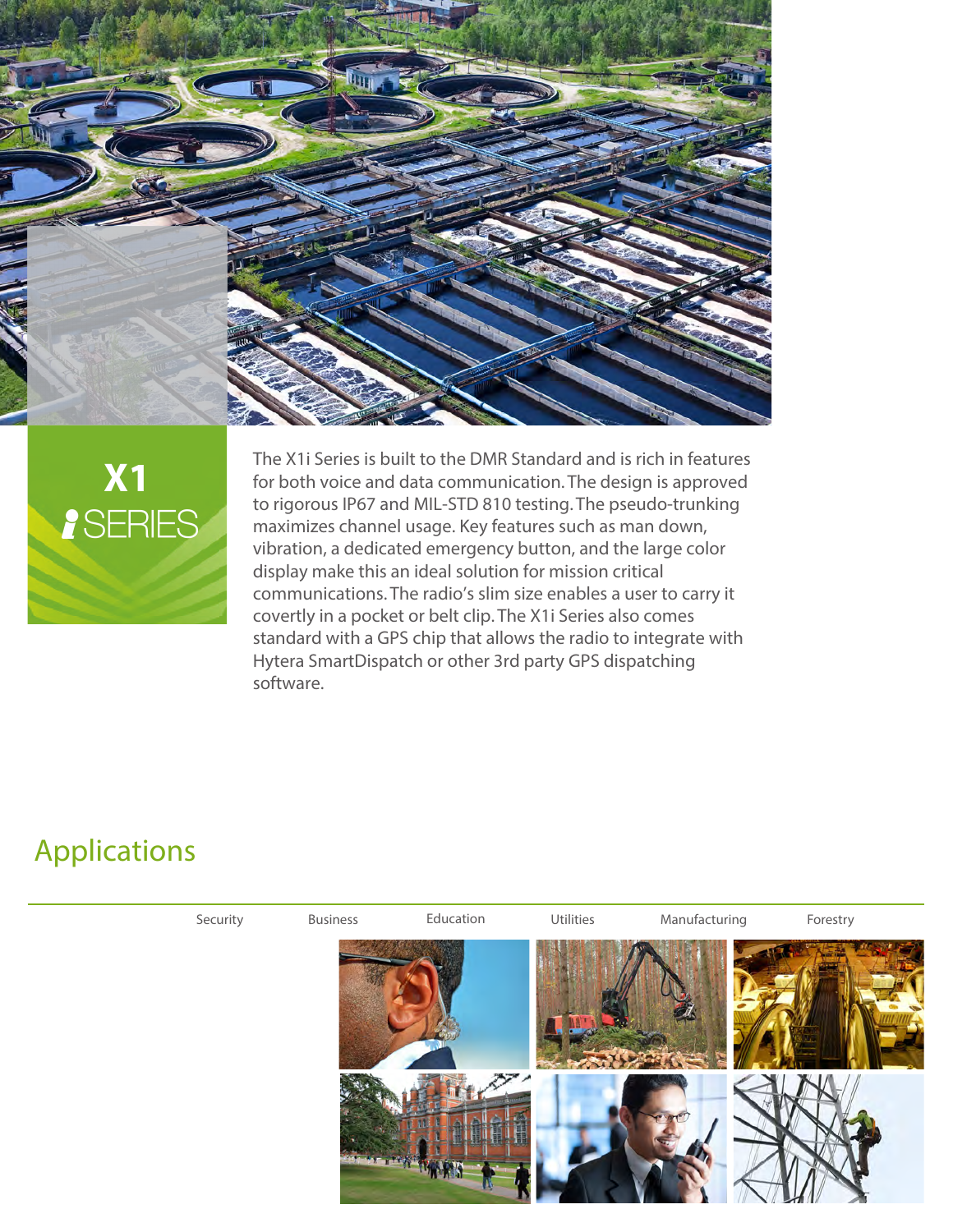# Product Features

### Over-the-air Alias

X1i Series can support sending radio alias over the air when PTT. The radio receives the call can decide to create a new contact or overwrite the old one automatically. It gives a great convenience to the customer to manage the fleet with the correct contact stored in each radio without touching each unit for re-programming.

## **Voice with GPS**

X1i Series is able to transmit GPS data in the same channel during transmitting voice. This gives the customer an option to upload location information once pushing to talk. It helps to target where the speaker is immediately.

## **Secure Communication**

Besides the encryption inherent to digital technology, The X1ei and X1pi provide enhanced encryption capabilities (such as 256 bit encryption algorithm). This process includes end-to-end encryption and over-the-air encryption. It has analog scrambling, and digital encryption using Advanced Encryption Standard (AES) and ARCFOUR (ARC4) encryption methodology to both voice and data. (A feature for both DMR conventional and Tier III Trunked operation mode).

### • Vibration

Vibration alerts the user of voice calls and text messages.

## **Out-of-range Notification in RMO**

A radio is always notified when it has left the repeater coverage. The users can realize if they are in the talk range all the time by paying attention to the alert tone.

## **Enhanced Ouick GPS**

Enhanced Quick GPS: Compressed GPS data can be packaged in a single frame to greatly increase the capacity up to 450 units/ min, which is tripled in DMR Tier II system. This enhancement improves channel efficiency for data and reduce hardware cost.

#### • Trunked & Conventional Switch

Trunking & Conventional Switch: By pressing a single button or twisting the channel knob, it enables radios to be switched between DMR Tier 3 trunking and conventional mode without restarting. During this process, registration & deregistration in trunking system is done automatically, and over the air authentication is still available.

#### • Optimized Push-to-talk

Optimized Push-to-talk: It allows a radio to set up audio buffer and store what the user speaks before the call is established. Then it sends the stored audio together with the coming real-time audio after the call is established. Therefore, users can talk right after pressing PTT without waiting for the "go-ahead tone''. This feature also enhances the handover function without dropping communications in Tier III system during sites switch.

### **OTAP**

OTAP for Conventional Repeater System: Over the Air Programming modifies the parameters of remote terminals through the air interface signaling, including digital conventional channel parameters and part parameters of the terminal. It saves time and manpower to operate and maintain a radio system.







## **Accessories**

### Included

- Li-Ion Battery
- MCU Rapid-rate Charger
- Power Adapter
- Antenna

Optional



Detachable Earpiece with Transparent Acoustic Tube EHN22



Carrying Case Belt Clip PCN005



Programming Cable (USB Port) PC45 See website for full list **EHN22** EHN22 **PCN005** PCA47 **PCA5** PCA47



Wireless Push To Talk